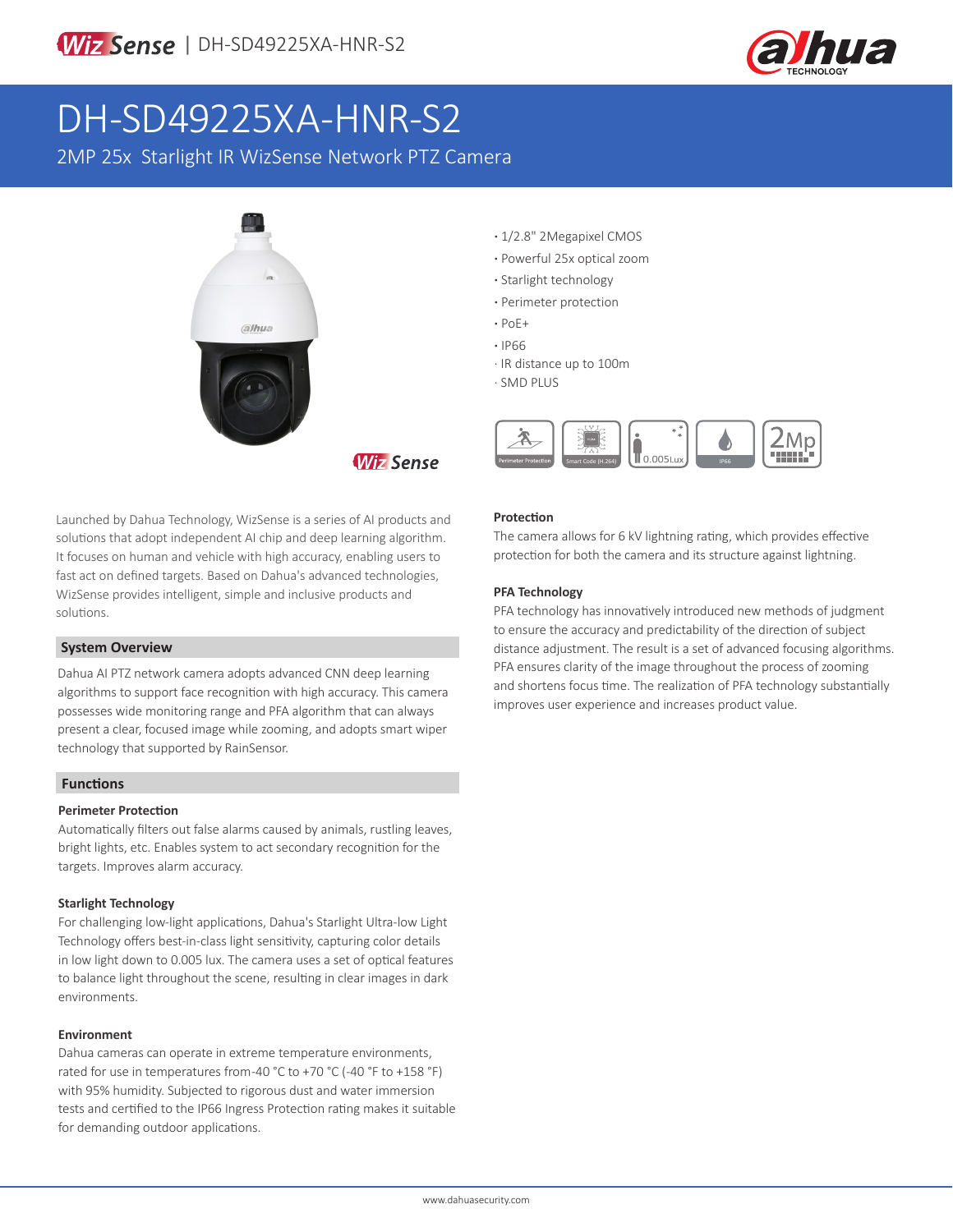# Wiz Sense | DH-SD49225XA-HNR-S2

| <b>Technical Specification</b>  |                                                                      |                                             |              |             | <b>IVS</b>                  | Object abandoned; object missing                                                                                                          |  |
|---------------------------------|----------------------------------------------------------------------|---------------------------------------------|--------------|-------------|-----------------------------|-------------------------------------------------------------------------------------------------------------------------------------------|--|
| Camera                          |                                                                      |                                             |              |             | Artificial Intelligence     |                                                                                                                                           |  |
| Image Sensor                    | 1/2.8" CMOS                                                          |                                             |              |             | <b>Smart Capture</b>        | Support human, motor vehicle and non-motor vehicle<br>image capture.                                                                      |  |
| Pixel                           | 2 MP                                                                 |                                             |              |             |                             | Tripwire and intrusion. Support alarm triggering by target                                                                                |  |
| Max. Resolution                 | 1920 (H) × 1080 (V)                                                  |                                             |              |             | <b>Perimeter Protection</b> | types (human and vehicle). Support filtering false alarms<br>caused by animals, rustling leaves, bright lights, etc.                      |  |
| <b>ROM</b>                      | 256 MB                                                               |                                             |              |             | <b>Face Detection</b>       | Yes                                                                                                                                       |  |
| <b>RAM</b>                      | 1 GB                                                                 |                                             |              |             | <b>SMD PLUS</b>             | Yes                                                                                                                                       |  |
| <b>Electronic Shutter Speed</b> | $1/1$ s-1/30000 s                                                    |                                             |              |             | Video                       |                                                                                                                                           |  |
| <b>Scanning System</b>          | Progressive                                                          |                                             |              |             | Compression                 | Smart H.265+; H.265; Smart H.264+; H.264B; H.264M;<br>H.264H; MJPEG (Sub Stream)                                                          |  |
| Min. Illumination               | Color: 0.005 lux@F1.6<br>B/W: 0.0005 lux@F1.6<br>0 lux (IR light on) |                                             |              |             | <b>Streaming Capability</b> | 3 streams                                                                                                                                 |  |
| <b>Illumination Distance</b>    | 100 m (328.08 ft)                                                    |                                             |              |             | Resolution                  | 1080p (1920 × 1080); 1.3M (1280 × 960); 720p (1280 ×<br>720); D1 (704 × 576/704 × 480); CIF (352 × 288/352 ×<br>240)                      |  |
| Illuminator On/Off Control      |                                                                      | Zoom Prio; Manual; Smart IR; Off            |              |             |                             | Main stream: 1080p/1.3 M/720p (1-50/60 fps)<br>Sub stream 1: D1/CIF (1-25/30 fps)<br>Sub stream 2: 1080 p/1.3M/720p/D1/CIF (1-25/30 fps)" |  |
| <b>Illuminator Number</b>       | 6 (IR light)                                                         |                                             |              |             | <b>Frame Rate</b>           |                                                                                                                                           |  |
| Lens                            |                                                                      |                                             |              |             | <b>Bit Rate Control</b>     | CBR; VBR                                                                                                                                  |  |
| Focal Length<br>Max. Aperture   | 4.8 mm-120 mm<br>$F1.6 - F3.5$                                       |                                             |              |             | <b>Bit Rate</b>             | Default resolution of the main stream:<br>H.264: 32 Kbps-8192 Kbps<br>H.265: 32 Kbps-8192 Kbps                                            |  |
| Field of View                   |                                                                      | H: 62.8°-2.6°; V: 33.2°-1.7°; D: 67.3°-3.9° |              |             | Day/Night                   | Auto (ICR); Color; B/W                                                                                                                    |  |
| Optical Zoom                    | 25x                                                                  |                                             |              |             | <b>BLC</b>                  | Yes                                                                                                                                       |  |
| <b>Focus Control</b>            | Auto; Semi-Auto; Manual                                              |                                             |              |             | <b>WDR</b>                  | 120 dB                                                                                                                                    |  |
| Close Focus Distance            | $0.1 m - 1.5 m (0.33 ft - 4.92 ft)$                                  |                                             |              |             | <b>HLC</b>                  | Yes                                                                                                                                       |  |
| <b>Iris Control</b>             | Auto; Manual                                                         |                                             |              |             | White Balance               | Auto; Indoor; Outdoor; Tracking; Manual; Sodium Lamp;<br>Natural Light; Street Lamp                                                       |  |
|                                 | Detect                                                               | Observe                                     | Recognize    | Identify    | Gain Control                | Auto; Manual                                                                                                                              |  |
| <b>DORI Distance</b>            | 1655 m                                                               | 654 m                                       | 331 m        | 165 m       | Noise Reduction             | 2D; 3D                                                                                                                                    |  |
|                                 | (5429.79 ft)                                                         | (2145.67 ft)                                | (1085.96 ft) | (541.34 ft) | <b>Motion Detection</b>     | Yes                                                                                                                                       |  |
| PTZ<br>Pan: 0° to 360° endless  |                                                                      |                                             |              |             | Region of Interest (RoI)    | Yes                                                                                                                                       |  |
| Pan/Tilt Range                  |                                                                      | Tilt: -15° to +90°, auto flip 180°          |              |             | Defog                       | Electronic                                                                                                                                |  |
| <b>Manual Control Speed</b>     |                                                                      | Pan: 0.1°-200°/sTilt: 0.1°-120°/s           |              |             | Flip                        | 180°                                                                                                                                      |  |
| Preset Speed                    | Pan: 240°/s; Tilt: 200°/s                                            |                                             |              |             | <b>Privacy Masking</b>      | Up to 24 areas, and up to 8 areas in the same view                                                                                        |  |
| Preset                          | 300                                                                  |                                             |              |             | S/N Ratio                   | $\geq$ 55 dB                                                                                                                              |  |
| Tour                            |                                                                      | 8 (up to 32 presets per tour)               |              |             | Audio                       |                                                                                                                                           |  |
| Pattern                         | 5                                                                    |                                             |              |             | Compression                 | G.711a; G.711Mu; G.726; AAC; MPEG2-Layer2; G722.1                                                                                         |  |
| Scan                            | 5                                                                    |                                             |              |             | Network                     |                                                                                                                                           |  |
| Speed Adjustment                | Yes                                                                  |                                             |              |             | Ethernet                    | RJ-45 (10/100 Base-T)                                                                                                                     |  |
| Power-off Memory                | Yes                                                                  |                                             |              |             |                             | HTTP; HTTPS; IPv4; RTSP; UDP; SMTP; NTP; DHCP; DNS;                                                                                       |  |
| <b>Idle Motion</b>              |                                                                      | Preset; Pattern; Tour; Scan                 |              |             | Protocol                    | DDNS; IPv6; 802.1x; Qos; FTP; UPnP; ICMP; SNMP; SNMP<br>v1/v2c/v3 (MIB-2); IGMP; ARP; RTCP; RTP; PPPoE; RTMP;<br><b>TCP</b>               |  |
| Protocol                        |                                                                      | DH-SDPelco-P/D (auto recognition)           |              |             | Interoperability            | ONVIF (Profile S&G&T); CGI                                                                                                                |  |
| General Intelligence            |                                                                      |                                             |              |             | <b>Streaming Method</b>     | Unicast; Multicast                                                                                                                        |  |

Event Trigger

User/Host 20 (total bandwidth: 64 MB)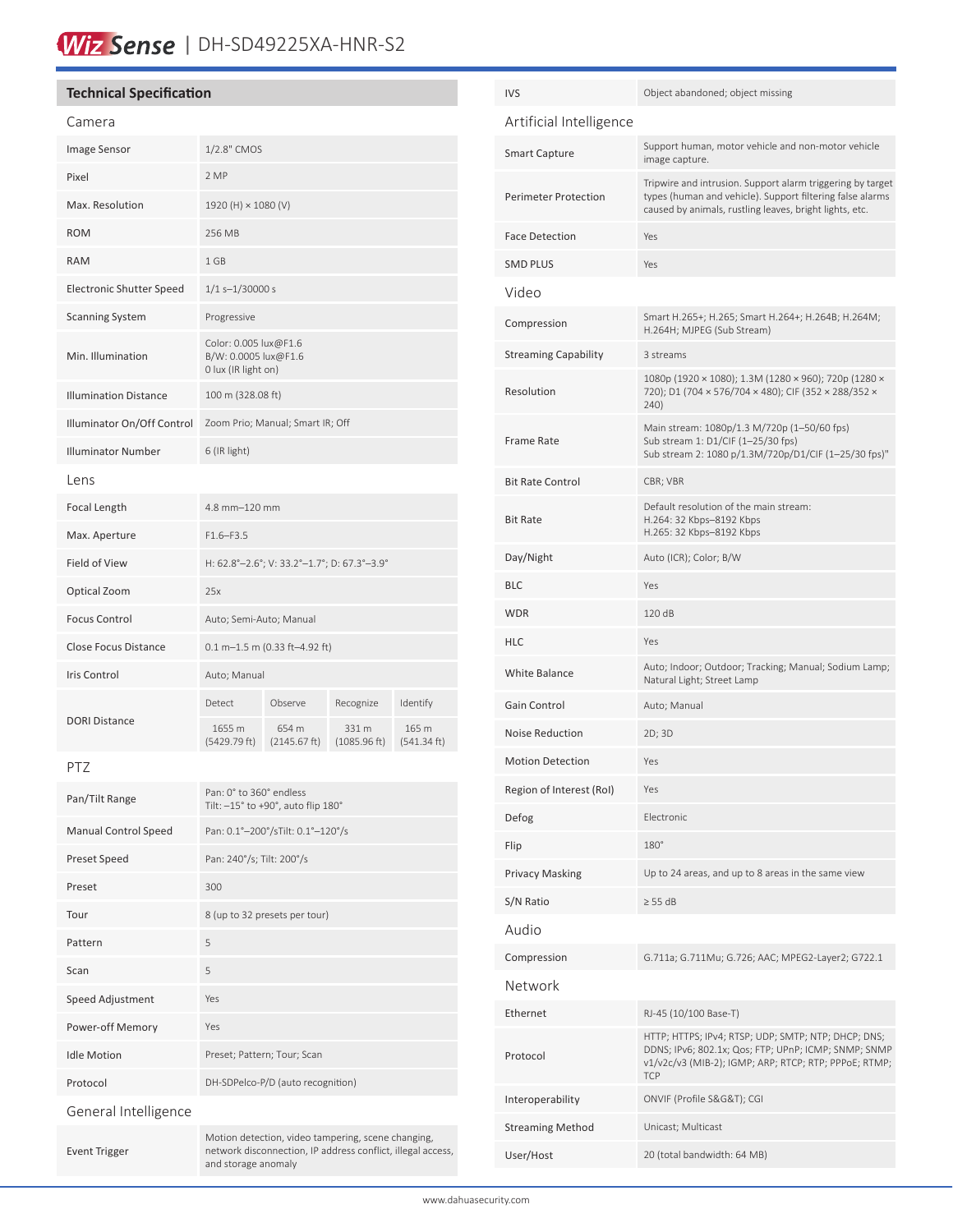# Wiz Sense | DH-SD49225XA-HNR-S2

| Storage                      | Imou Cloud; FTP; Micro SD card (max. 512 GB); NAS                                                                                                                                                                     |  |  |  |  |  |
|------------------------------|-----------------------------------------------------------------------------------------------------------------------------------------------------------------------------------------------------------------------|--|--|--|--|--|
| <b>Browser</b>               | IE7 and later versions; Chrome; Firefox; Safari                                                                                                                                                                       |  |  |  |  |  |
| <b>Management Software</b>   | Smart PSS; DSS; IVSS; Configtool; NVR; Smart Player;<br>Imou                                                                                                                                                          |  |  |  |  |  |
| Mobile Phone                 | IOS; Android                                                                                                                                                                                                          |  |  |  |  |  |
| Certification                |                                                                                                                                                                                                                       |  |  |  |  |  |
| Certifications               | CE: EN55032/EN55024/EN50130-4<br>FCC: Part15 subpartB, ANSI C63.4-2014<br>UL: UL60950-1+CAN/CSA C22.2, No. 60950-1                                                                                                    |  |  |  |  |  |
| Port                         |                                                                                                                                                                                                                       |  |  |  |  |  |
| Audio Input                  | $\mathbf{1}$                                                                                                                                                                                                          |  |  |  |  |  |
| <b>Audio Output</b>          | 1                                                                                                                                                                                                                     |  |  |  |  |  |
| Alarm Input                  | 2 (on-off value input: 0-5 VDC)                                                                                                                                                                                       |  |  |  |  |  |
| Alarm Output                 | $\mathbf{1}$                                                                                                                                                                                                          |  |  |  |  |  |
| Alarm Linkage                | Capture; preset; tour; pattern; recording; triggering on-<br>off value output; audio; sending email                                                                                                                   |  |  |  |  |  |
| Alarm Event                  | Motion/tampering detection; audio detection; network<br>disconnection detection; IP conflict detection; encoder<br>state detection; memory card state detection; memory<br>space detection; power exception detection |  |  |  |  |  |
| Power                        |                                                                                                                                                                                                                       |  |  |  |  |  |
| Power Supply                 | 12 VDC/3A±10%<br>PoE+ (802.3at)                                                                                                                                                                                       |  |  |  |  |  |
| <b>Power Consumption</b>     | Basic: 9W<br>Max.: 23W                                                                                                                                                                                                |  |  |  |  |  |
| Environment                  |                                                                                                                                                                                                                       |  |  |  |  |  |
| <b>Operating Temperature</b> | $-40^{\circ}$ C to +70 $^{\circ}$ C (-40 $^{\circ}$ F to +158 $^{\circ}$ F)                                                                                                                                           |  |  |  |  |  |
| <b>Operating Humidity</b>    | $\leq 95\%$                                                                                                                                                                                                           |  |  |  |  |  |
| Protection                   | IP66; TVS 6000V lightning proof; surge protection;<br>voltage transient protection                                                                                                                                    |  |  |  |  |  |
| Structure                    |                                                                                                                                                                                                                       |  |  |  |  |  |
| Casing                       | Aluminum alloy ADC12                                                                                                                                                                                                  |  |  |  |  |  |
| <b>Dimensions</b>            | 160 mm × 0295 mm (6.30" × 011.61")                                                                                                                                                                                    |  |  |  |  |  |
| Net Weight                   | $3 \text{ kg} (6.61 \text{ lb})$                                                                                                                                                                                      |  |  |  |  |  |
| <b>Gross Weight</b>          | 4.2 kg (9.26 lb)                                                                                                                                                                                                      |  |  |  |  |  |

| <b>Ordering Information</b> |                      |                                                |  |  |  |  |  |
|-----------------------------|----------------------|------------------------------------------------|--|--|--|--|--|
| <b>Type</b>                 | Part Number          | Description                                    |  |  |  |  |  |
| 2MP PTZ<br>Camera           | DH-SD49225XA-HNR-S2  | 2MP 25 Ordinary IR Network PTZ<br>Camera, PAL  |  |  |  |  |  |
|                             | DH-SD49225XAN-HNR-S2 | 2MP 25 Ordinary IR Network PTZ<br>Camera, NTSC |  |  |  |  |  |
|                             | SD49225XA-HNR-S2     | 2MP 25 Ordinary IR Network PTZ<br>Camera, PAL  |  |  |  |  |  |
|                             | SD49225XAN-HNR-S2    | 2MP 25 Ordinary IR Network PTZ<br>Camera, NTSC |  |  |  |  |  |
| Accessories                 | PFB305W              | Wall Mount Bracket                             |  |  |  |  |  |
|                             | <b>PFA111</b>        | Mount Adapter                                  |  |  |  |  |  |
|                             | DC12V/3A             | Power Adapter                                  |  |  |  |  |  |
|                             | <b>PFA140</b>        | Power Box                                      |  |  |  |  |  |
|                             | PFB300C              | Ceiling Mount Bracket                          |  |  |  |  |  |
|                             | <b>PFA120</b>        | Water-proof Junction Box                       |  |  |  |  |  |
|                             | <b>PFA150</b>        | Pole Mount Bracket                             |  |  |  |  |  |
|                             | <b>PFA151</b>        | Corner Mount Bracket                           |  |  |  |  |  |
|                             | PFB303S              | Parapet Mount Bracket                          |  |  |  |  |  |

# **Accessories**

### **Included:**



PFB305W Wall Mount Bracket

# **Optional:**





DC12V/3A Power Adapter



PFA120



PFA140 Power Box



PFA150 Pole Mount Bracket

PFA111 Mount Adapter

PFB300C Ceiling Mount Bracket

www.dahuasecurity.com







Water-proof Junction Box